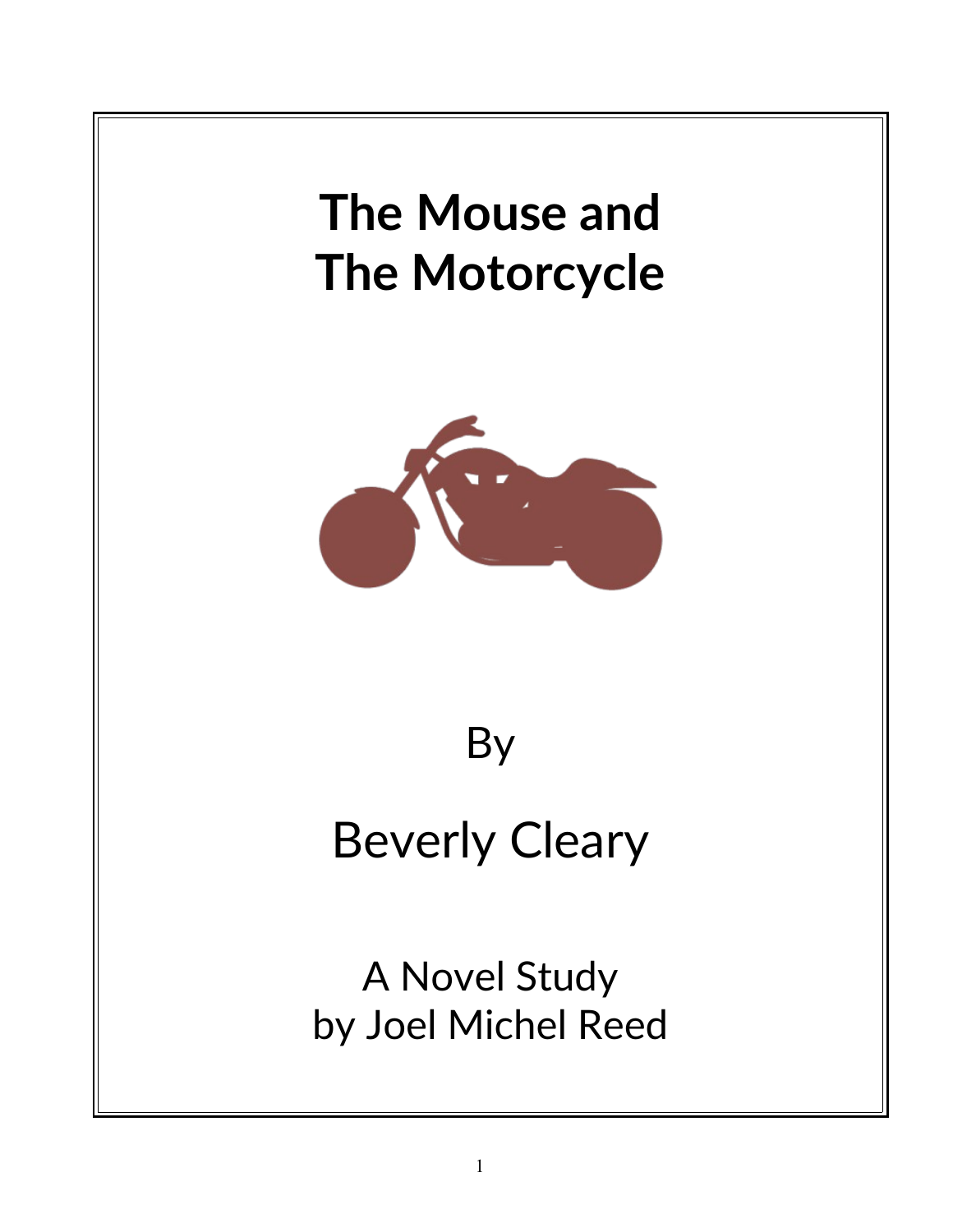*By Beverly Cleary*



## **Table of Contents**

| <b>Suggestions and Expectations</b> | 3  |
|-------------------------------------|----|
|                                     |    |
| List of Skills                      | 4  |
|                                     |    |
| Synopsis / Author Biography         | 5  |
|                                     |    |
| <b>Student Checklist</b>            | 6  |
|                                     |    |
| Reproducible Student Booklet        |    |
|                                     |    |
| <b>Answer Key</b>                   | 45 |

**About the author:** Joel Reed has over 70 published novel studies and is the author of four  $|$ novels. For information on his work and literature, please visit [www.reednovelstudies.com](http://www.reednovelstudies.com/)

> Copyright © 2013 Joel Reed Revisions Completed in 2022 All rights reserved by author. Permission to copy for single classroom use only. Electronic distribution limited to single classroom use only. Not for public display.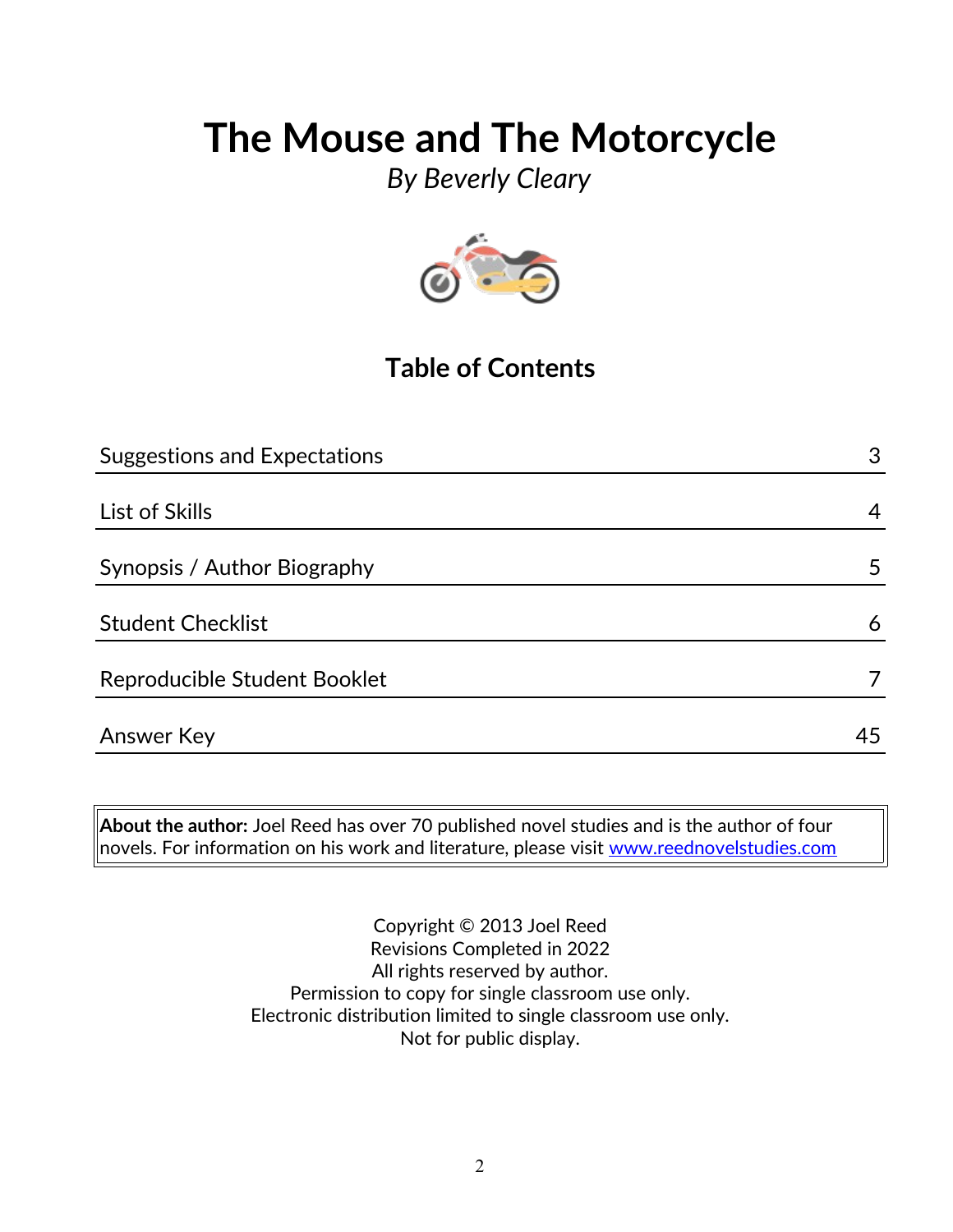*By Beverly Cleary*

### **Suggestions and Expectations**

This curriculum unit can be used in a variety of ways. Each chapter of the novel study focuses on two or three chapters of *The Mouse and The Motorcycle* and is comprised of five of the following different activities:

- Before You Read
- Vocabulary Building
- Comprehension Questions
- Language Activities
- **Extension Activities**

### **Links with the Common Core Standards (U.S.)**

Many of the activities included in this curriculum unit are supported by the Common Core Standards. For instance the *Reading Standards for Literature, Grade 5*, makes reference to

a) determining the meaning of words and phrases. . . including figurative language;

- b) explaining how a series of chapters fits together to provide the overall structure;
- c) compare and contrast two characters;
- d) determine how characters … respond to challenges;

e) drawing inferences from the text;

f) determining a theme of a story . . . **and many others.**

A principal expectation of the unit is that students will develop their skills in reading, writing, listening and oral communication, as well as in reasoning and critical thinking. Students will also be expected to provide clear answers to questions and well-constructed explanations. It is critical as well that students be able to relate events and the feelings of characters to their own lives and experiences and describe their own interpretation of a particular passage.

A strength of the unit is that students can work on the activities at their own pace. Every activity need not be completed by all students. A **portfolio cover** is included (p.7) so that students may organize their work and keep it all in one place. A **Student Checklist** is also included (p.6) so that a record of completed work may be recorded.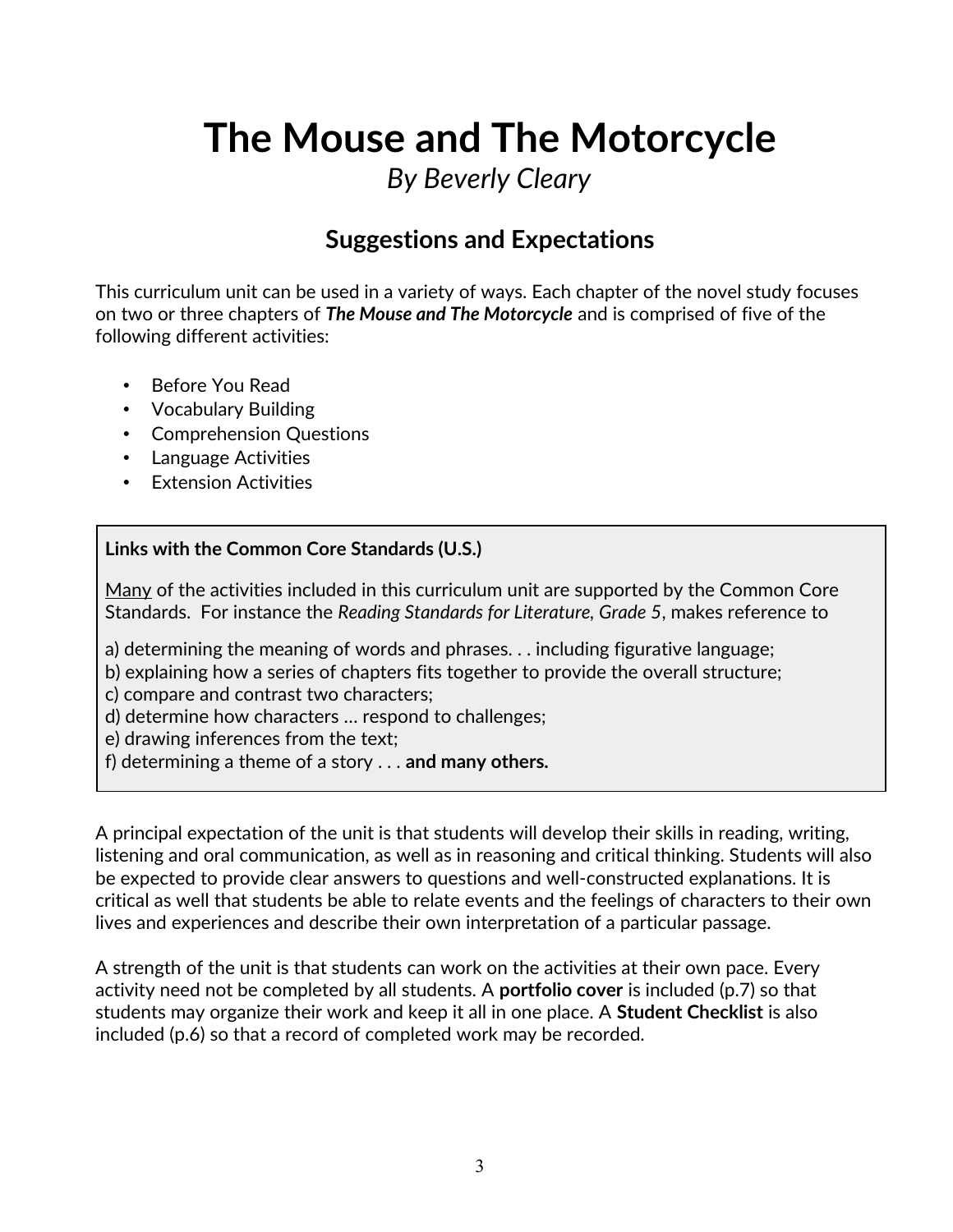## *By Beverly Cleary*

## **List of Skills**

### **Vocabulary Development**

- 1. Locating descriptive words/phrases 8. Use of singular / plural nouns
- 2. Listing synonyms/homonyms 9. Listing compound words
- 3. Identifying/creating *alliteration* 10. Identifying parts of speech
- 
- 
- 6. Identify *foreshadowing*. 13. Identify *anagrams*
- 7. Identify *personification*

### **Setting Activities**

1. Summarize the details of a setting

### **Plot Activities**

- 1. Complete a *time line* of events 4. Identify *cliffhangers*
- 
- 3. Complete Five W's Chart

### **Character Activities**

### **Creative and Critical Thinking**

- 
- 2. Write a newspaper story 6. Write a book review
- 
- 4. Conduct an interview

### **Art Activities**

- 
- 
- 3. Create an Information Card
- 
- 
- 
- 4. Use of capitals and punctuation 11. Determining alphabetical order
- 5. Identifying syllables 12. Identify/create *similes*
	-

- 
- 2. Identify conflict in the story 5. Identify the climax of the novel.
- 1. Determine character traits 2. Relating personal experiences
- 1. Research 5. Write a description of personal feelings
	-
- 3. Participate in a talk show 7. Complete an Observation Sheet
- 1. A Storyboard **1.** A Storyboard **1.** A Storyboard
- 2. Create a collage 5. Create a comic strip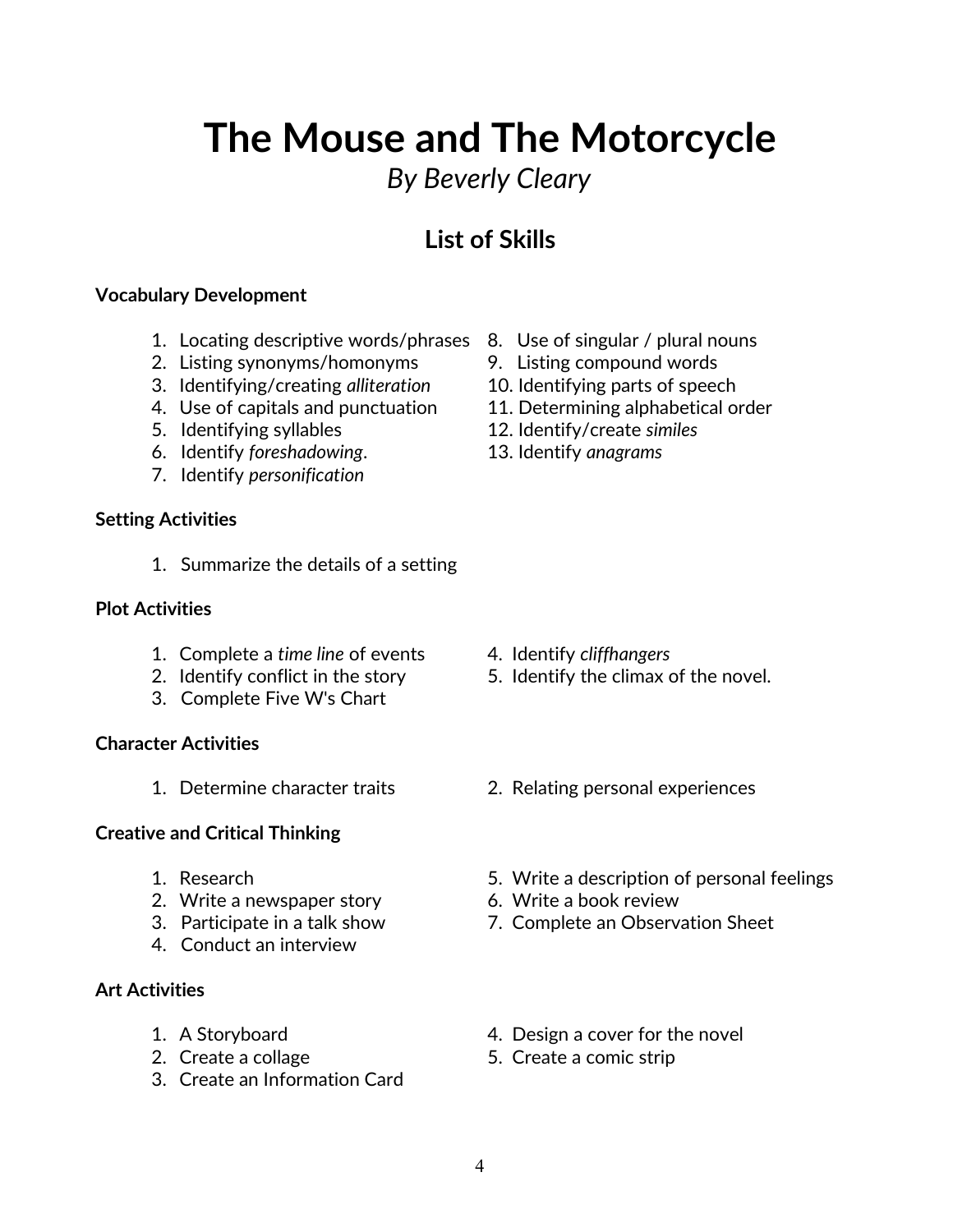*By Beverly Cleary*

### **Synopsis**

 Ralph is not like the other mice at the Mountain View Inn. He is always looking for adventure. It is Ralph's lucky day when a young guest named Keith arrives with a shiny miniature motorcycle. Right away, Ralph knows that the motorcycle is special – made to be ridden by an adventurous mouse. And once a mouse can ride a motorcycle … almost anything can happen. (Courtesy of the publisher – Harper Collins)

A complete synopsis and other helpful reviews can be found on the following website: http://en.wikipedia.org/wiki/The Mouse and the Motorcycle

### **Author Biography** *Beverly Cleary*

 Beverly Cleary was born in McMinnville, Oregon and spent the first years of her life on a farm near the town of Yamhill. Even at an early age Beverly loved books, and although the town had no library, her mother had books sent to the family from the library in Yamhill for her young daughter. When the family moved to Portland, Beverly found herself in the school's low reading circle, an experience which gave Beverly a life-long empathy for the problem of struggling readers. Encouraged by the local librarian, where she was a constant visitor, Beverly decided that she would one day like to write the books she longed to read but was unable to find in the library - funny stories about her neighborhood and the sort of



children she knew. This ambition led to the creation years later of the beloved characters Ramona Quimby, Henry Huggins, Ellen Tebbits. Her first book, *Henry Huggins*, was published in 1950. The book *Beezus and Ramona* was written five years later, in 1955, and introduced the Quimby sisters to the world.

 Beverly. Cleary has won many awards for her writing including the American Library Association's 1975 Laura Ingalls Wilder Award and the University of Southern Mississippi's 1982 Silver Medallion. Beverly Cleary was named a "Living Legend" by the Library of Congress. Beverly Cleary passed away at the age of 104 on March 25, 2021.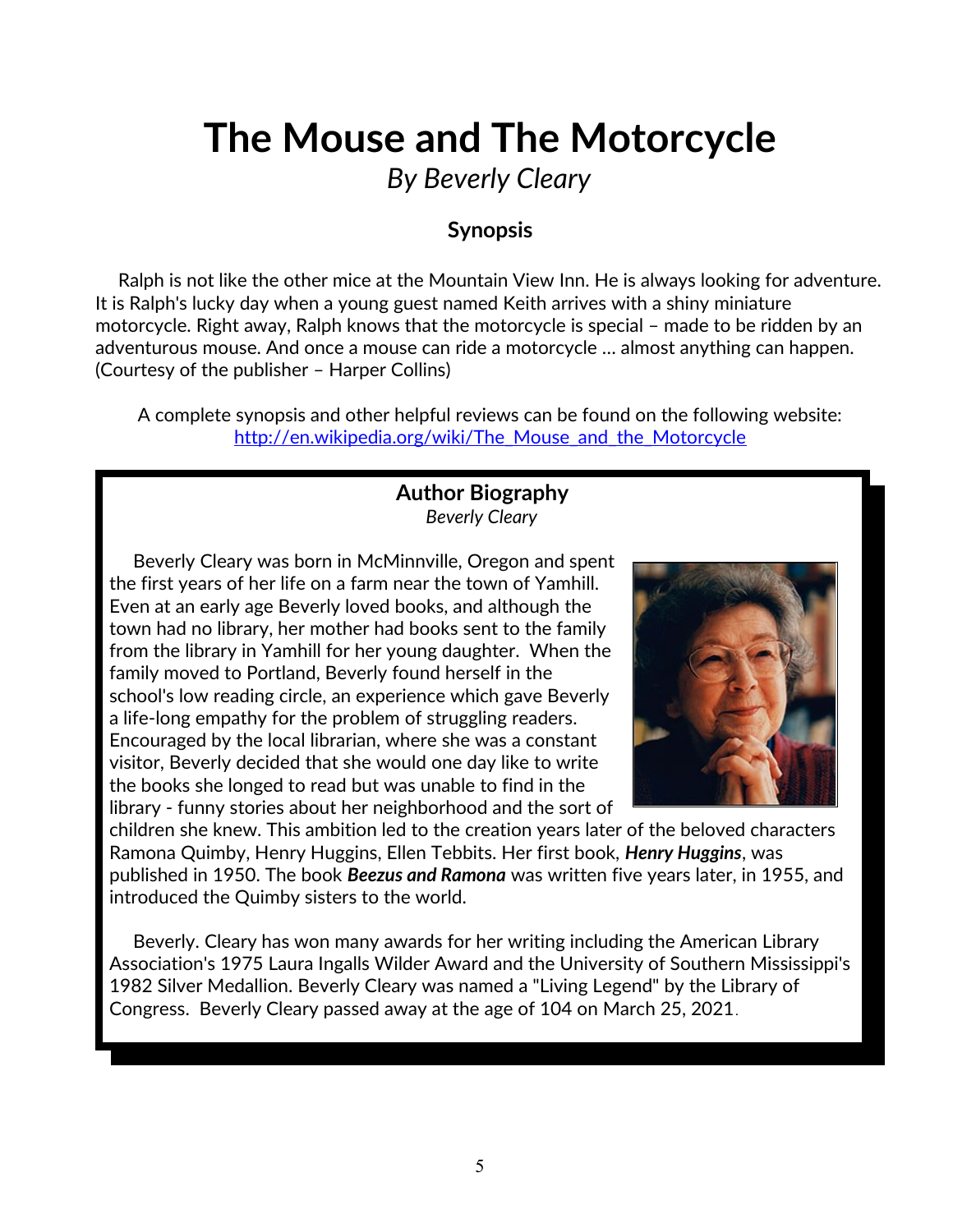*By Beverly Cleary*



### **Student Checklist**

Student Name

| Assignment | Grade / Level | Comments |
|------------|---------------|----------|
|            |               |          |
|            |               |          |
|            |               |          |
|            |               |          |
|            |               |          |
|            |               |          |
|            |               |          |
|            |               |          |
|            |               |          |
|            |               |          |
|            |               |          |
|            |               |          |
|            |               |          |
|            |               |          |
|            |               |          |
|            |               |          |
|            |               |          |
|            |               |          |
|            |               |          |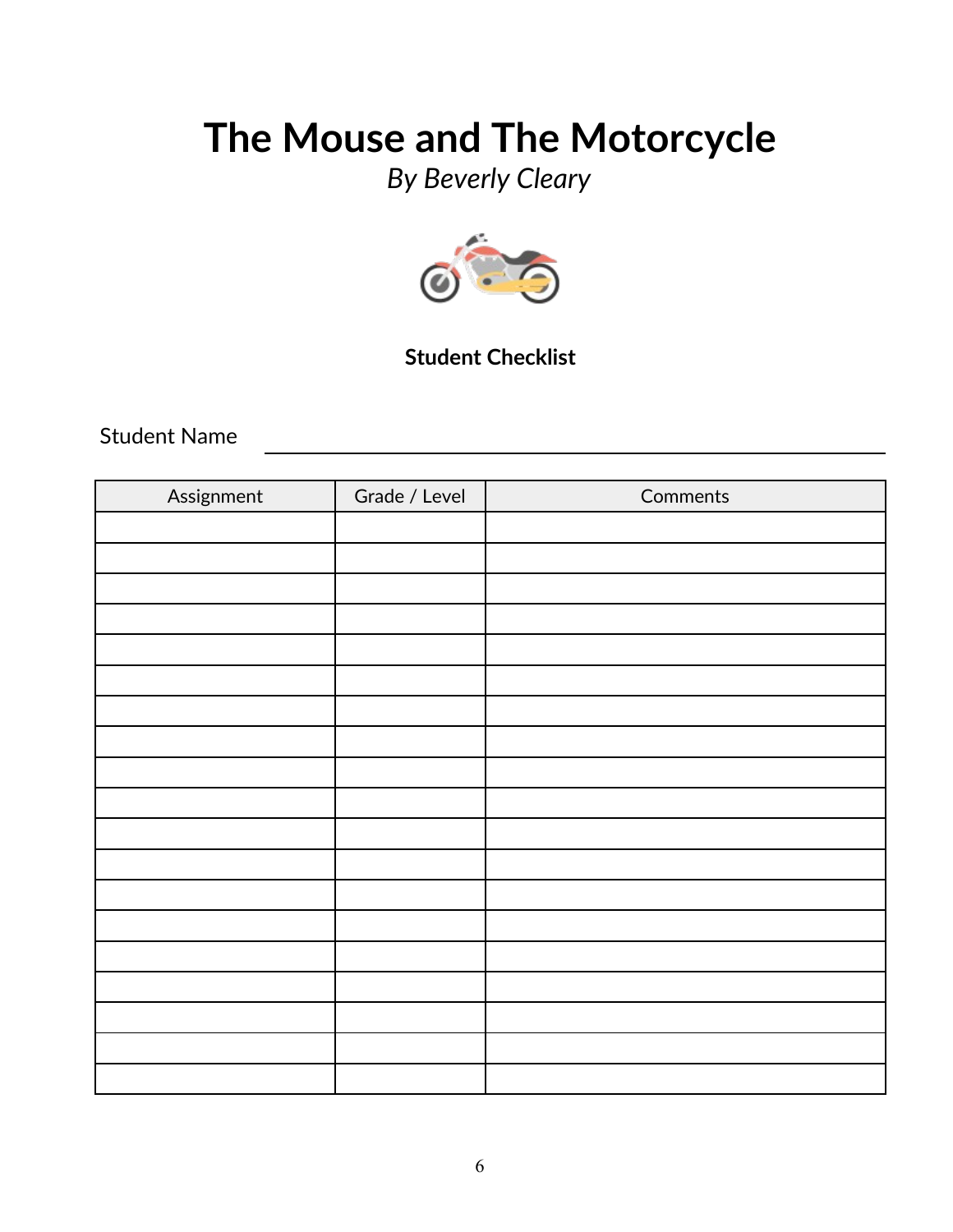

# *By Beverly Cleary*

Name: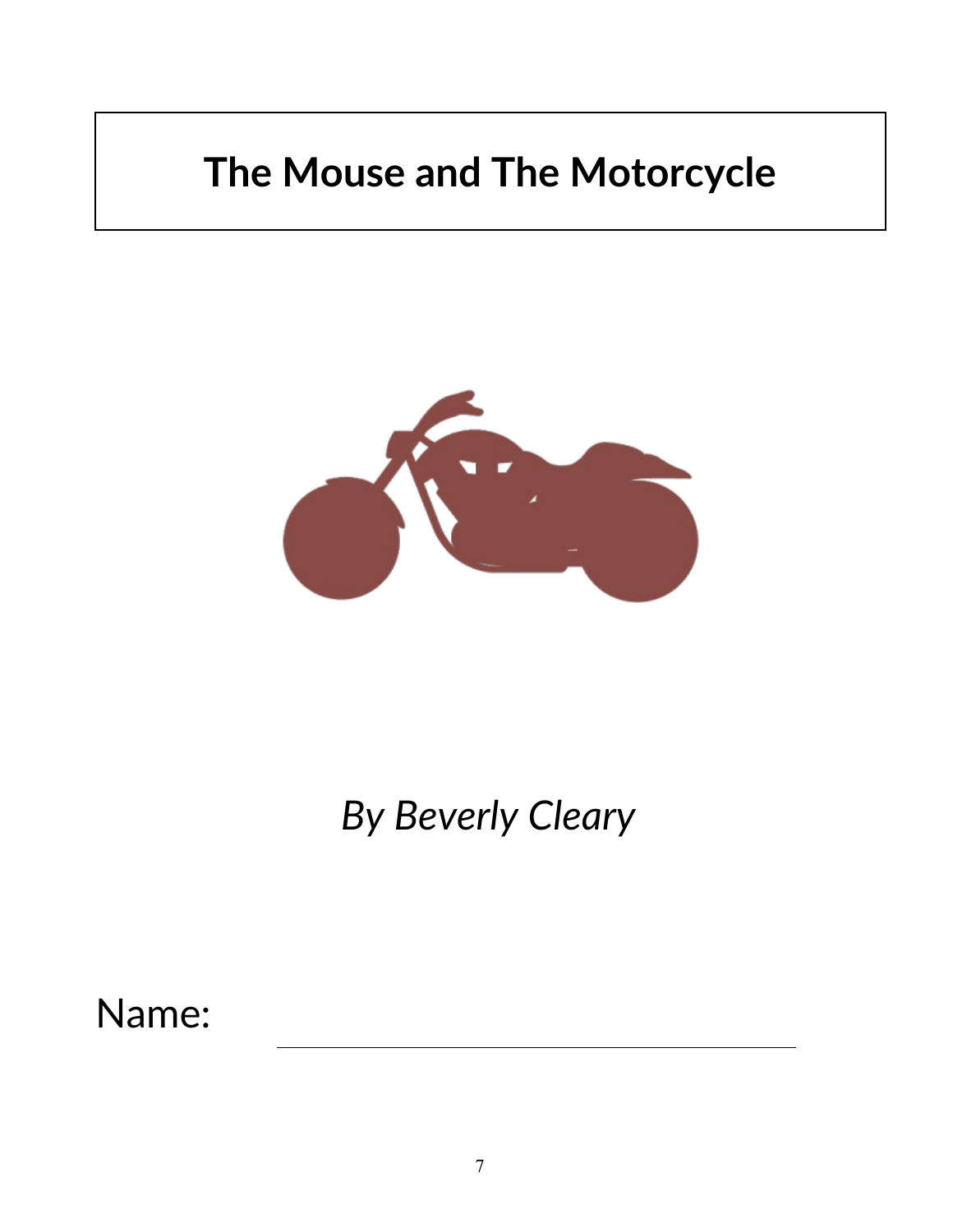*By Beverly Cleary*



### **Chapter 1-2** *The New Guests*



### **Before you read the chapter**:

The **protagonist** in most novels features the main character or "good guy". The protagonist of **The Mouse and The Motorcycle** is Ralph, a fun-loving and adventurous mouse. Think back on some of your favorite characters from past novels you have read. What do you think makes for an especially interesting **protagonist**?

### **Vocabulary:**

Write a list of five different synonyms for each of the following words.

| Shout | Little | <b>Shriek</b> |
|-------|--------|---------------|
|       |        |               |
|       |        |               |
|       |        |               |
|       |        |               |
|       |        |               |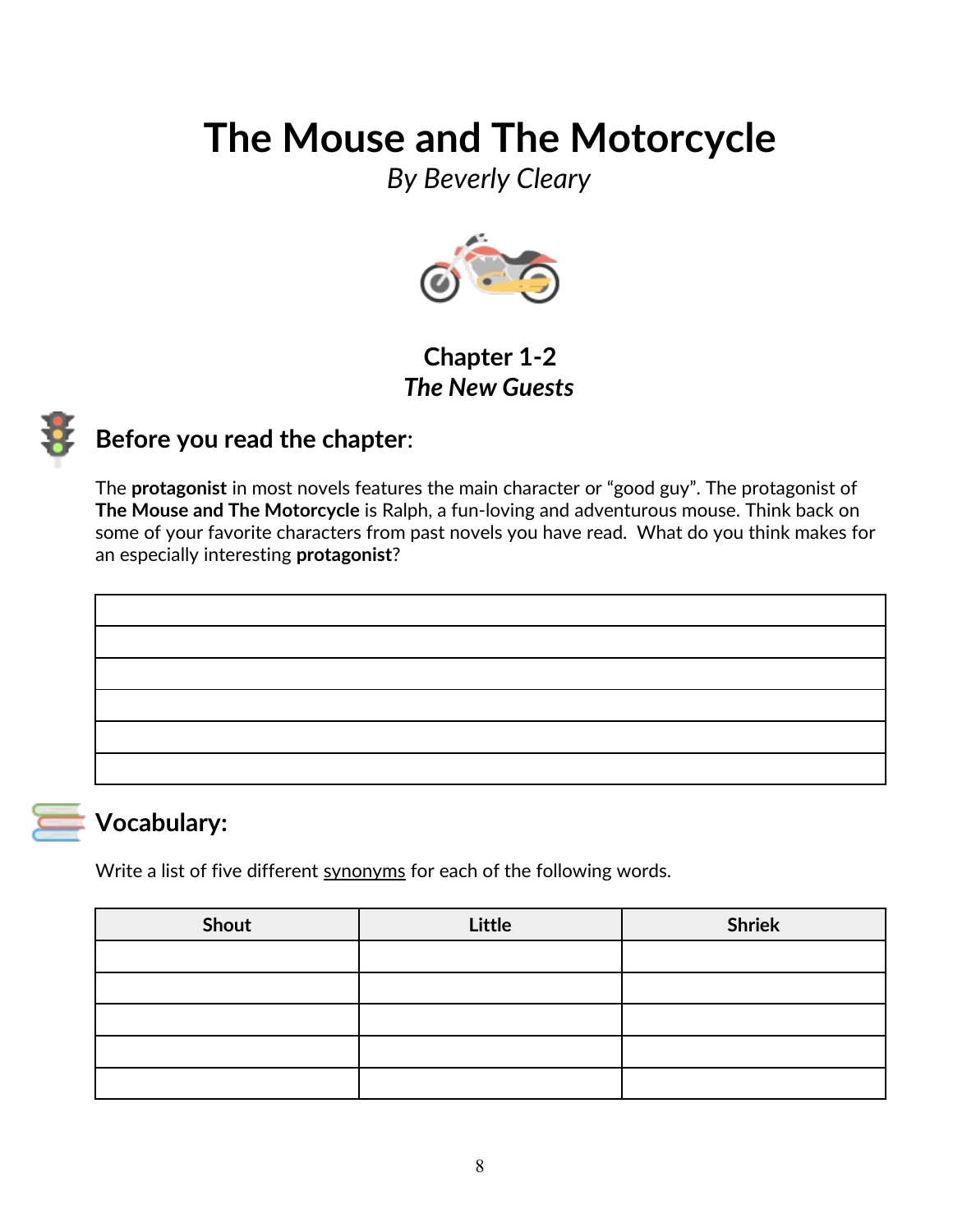

1. Describe the **setting** of the story as Chapter One begins.

2. Why was Mrs. Gridley so upset about staying at Mountain View Inn?

3. Describe three of the tasks which Matt, the bellman, had to perform.

4. What was the fate of Ralph's father?

5. What was it that startled Ralph, causing him to crash the motorcycle?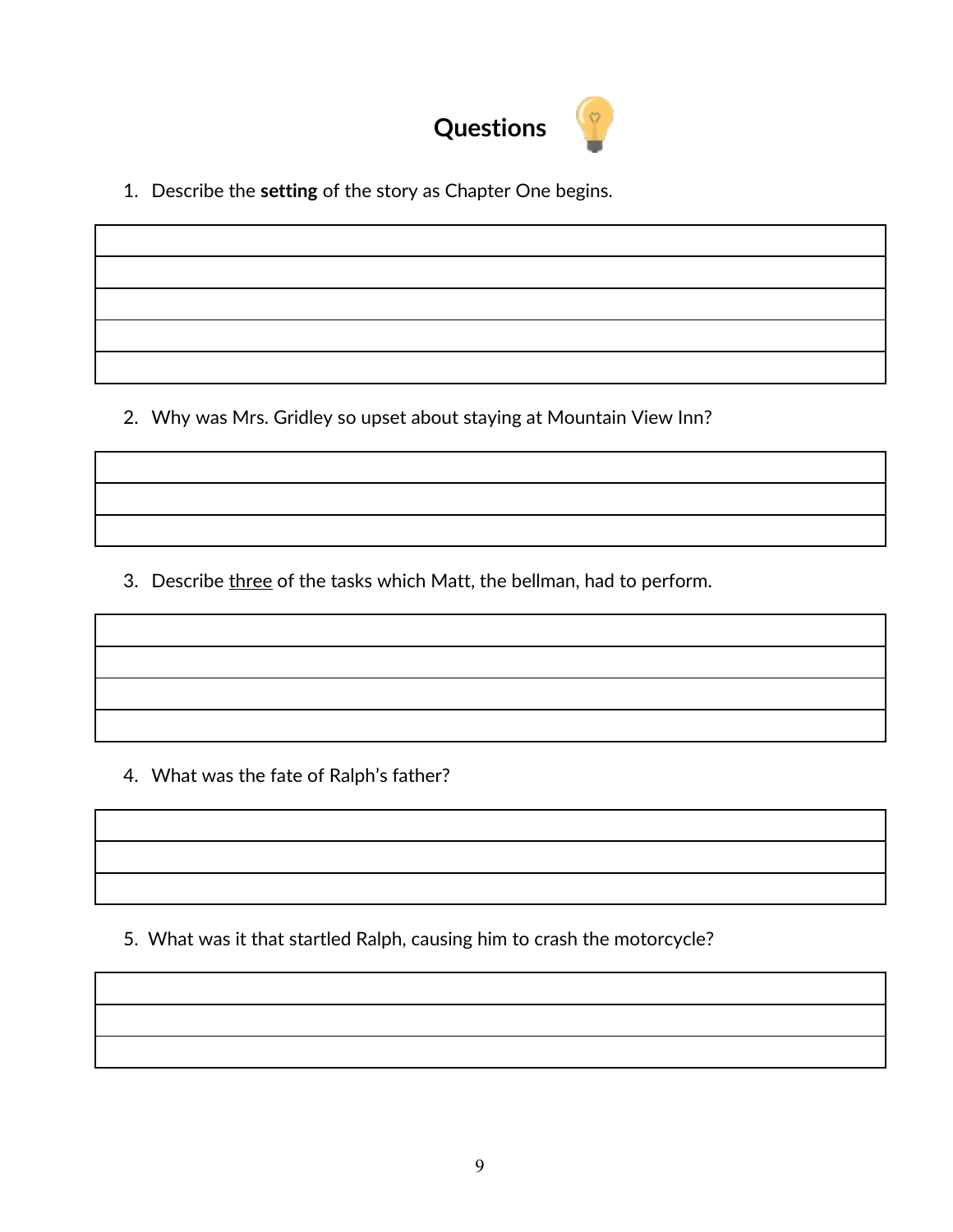## **Language Activity**



**A**. The author seems to enjoy using **alliteration –** a literary device where the author **r**epeats the same sound at the beginning of several words. Here's an example of an alliteration: ". . . **g**rousing, **g**rouching, **g**rumbling, **g**riping about something or other."



Using your imagination, create your own examples of **alliteration** from the following topics. Each example must contain a minimum of three words.

| The bark of a dog.         |  |
|----------------------------|--|
| The sound of a motorcycle. |  |
| A grandfather clock.       |  |

**B.** A **simile** is a comparison using the words "like" or "as". Here is an example of a simile *". . . The boy ran so fast that he looked like a lion chasing after it's prey."*

What two things are being compared in this example?

Invent your own **similes** comparing the following items with something from your own imagination:

a) A motorcycle driving down the road.

b) A woman jumping into a pool of water.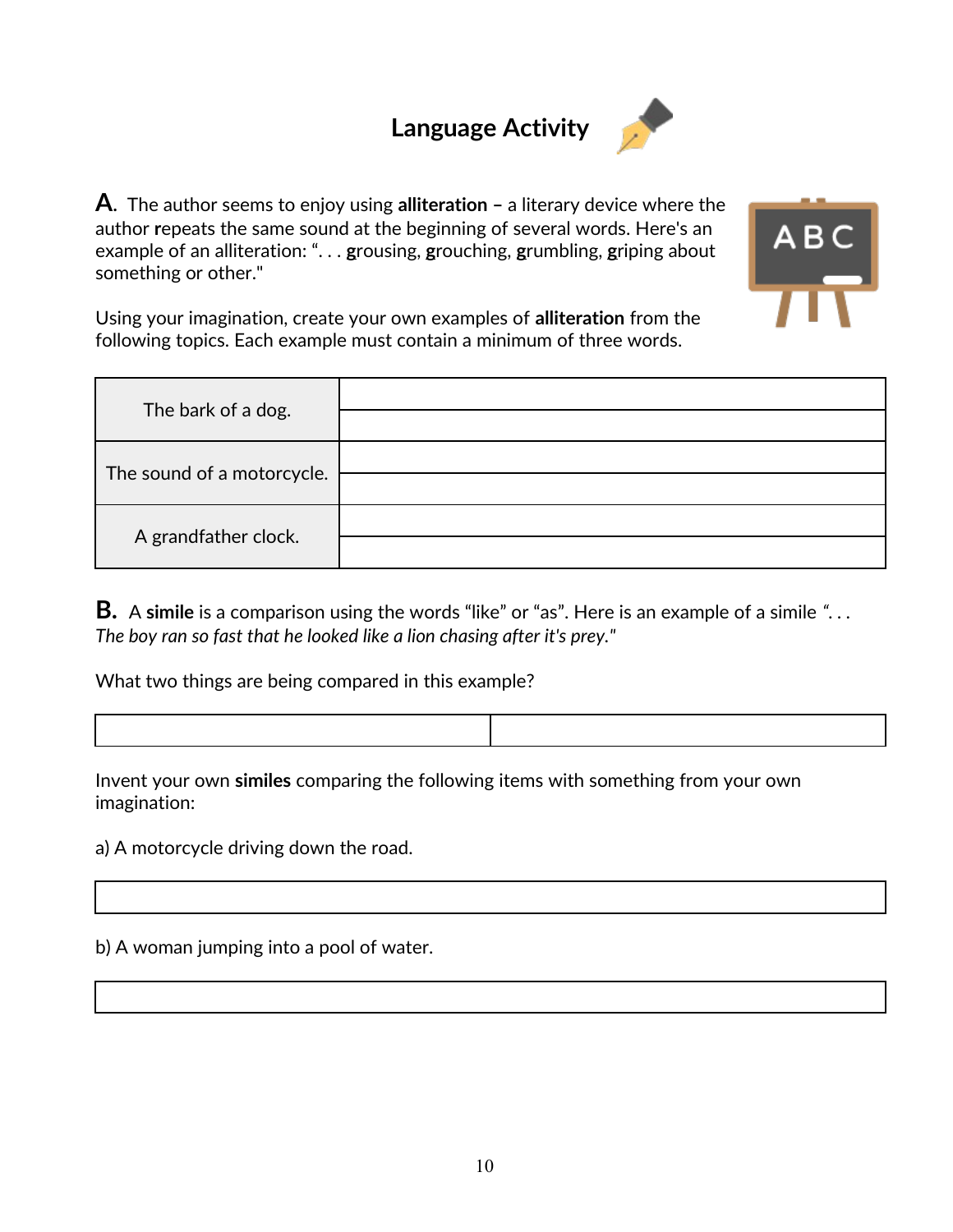**C.** Write the plural of the following nouns from the last few chapters. Careful – you may wish to consult a dictionary for some of these words.

| <b>Singular Noun</b> | <b>Plural Noun</b> |
|----------------------|--------------------|
| Mouse                |                    |
| Suitcase             |                    |
| Story                |                    |
| Family               |                    |
| Country              |                    |
| Woman                |                    |
| Child                |                    |
| Person               |                    |
| Life                 |                    |
| Hotel                |                    |

**D.** Place the following words from these chapters in **alphabetical order**.

| <b>Stripes</b> | 1.  |
|----------------|-----|
| Smaller        | 2.  |
| Shoulder       | 3.  |
| <b>States</b>  | 4.  |
| Shorts         | 5.  |
| Stomach        | 6.  |
| Sniffs         | 7.  |
| Sports         | 8.  |
| Snoopy         | 9.  |
| Scented        | 10. |